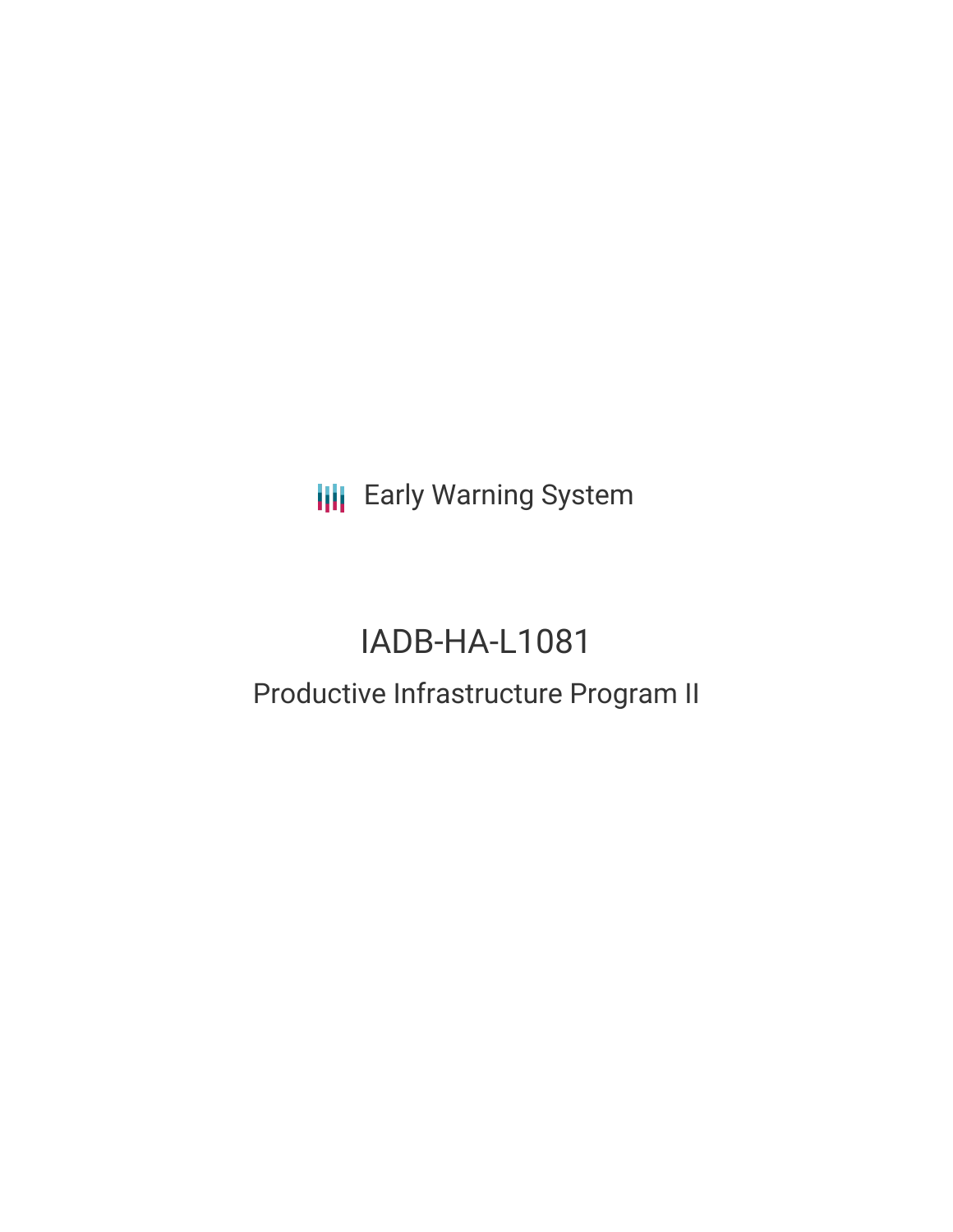

### **Quick Facts**

| <b>Countries</b>                       | Haiti                                                                                                                                                |
|----------------------------------------|------------------------------------------------------------------------------------------------------------------------------------------------------|
| <b>Specific Location</b>               | Caracol, Haiti                                                                                                                                       |
| <b>Financial Institutions</b>          | Inter-American Development Bank (IADB)                                                                                                               |
| <b>Status</b>                          | Active                                                                                                                                               |
| <b>Bank Risk Rating</b>                | А                                                                                                                                                    |
| <b>Voting Date</b>                     | 2013-08-07                                                                                                                                           |
| <b>Borrower</b>                        | Government of Haiti                                                                                                                                  |
| <b>Sectors</b>                         | Construction, Industry and Trade, Infrastructure                                                                                                     |
| <b>Potential Rights Impacts</b>        | Cultural Rights, Healthy Environment, Housing & Property, Labor & Livelihood, Marginalized Groups, Right to Food, Right to<br>Health, Right to Water |
| Investment Type(s)                     | Grant                                                                                                                                                |
| Investment Amount (USD)\$40.50 million |                                                                                                                                                      |
| <b>Project Cost (USD)</b>              | $$40.50$ million                                                                                                                                     |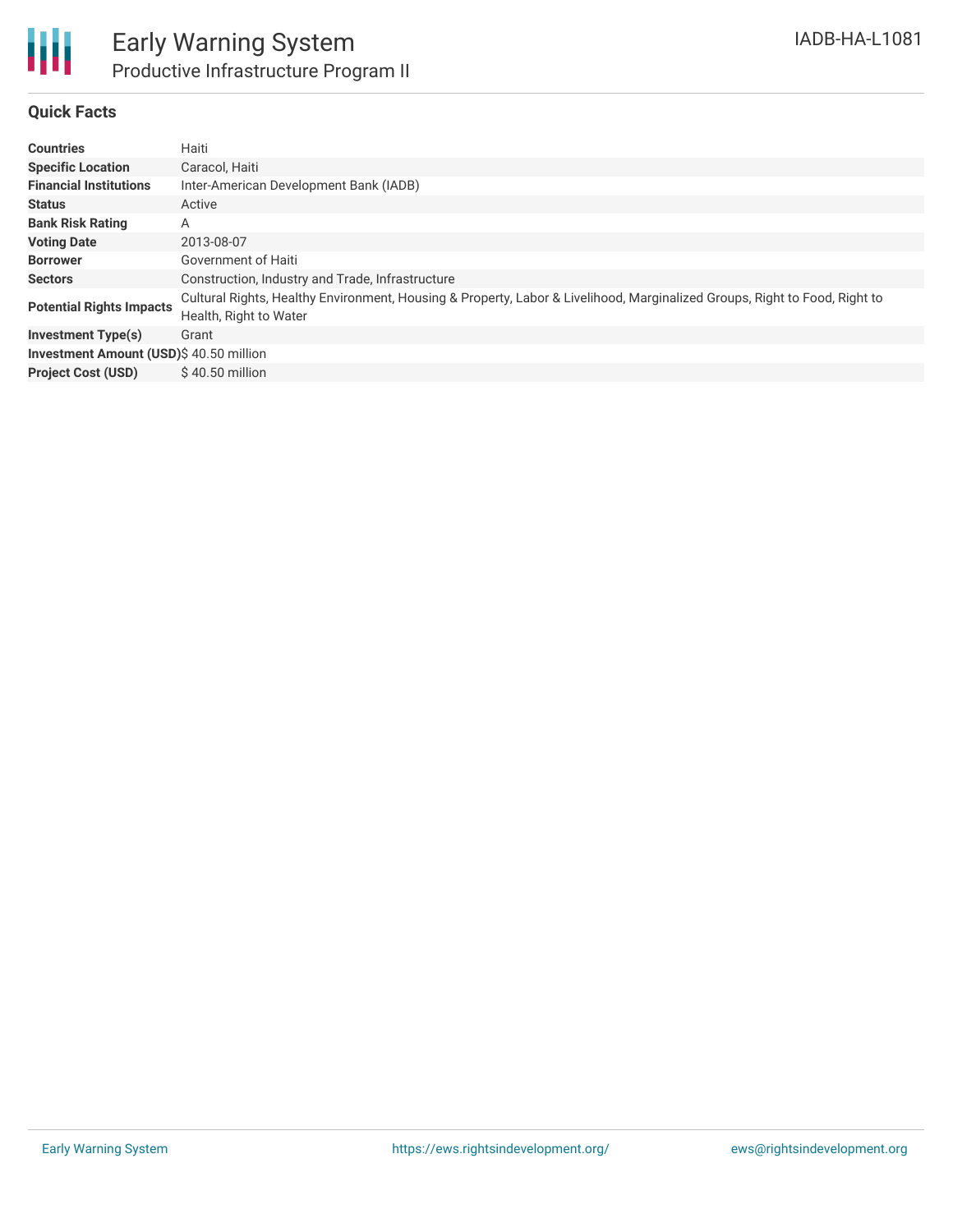

#### **Project Description**

The "Productive Infrastructure Program II" project in Haiti intends to finance the expansion of the existing infrastructure and manufacturing facilities at the Caracol Industrial Park (PIC: Parc Industriel du Caracol), at 250-hectare site located 4km south of the city of Caracol and ecologically-sensitive Caracol Bay on the northern coast of Haiti. The first phase of the PIC project was initiated in 2011, which provided buildings and infrastructure to accommodate three manufacturing firms, including a 10 MW power plant. The flagship tenant, Sae-A Trading Company Ltd., as well as a second company, Peintures Carabes (Carribbean Paint), have started their operations in the PIC. The "Productive Infrastructure Program II" project will provide additional infrastructure (e.g. roads, a wastewater treatment plant), industrial facilities (e.g. warehouses, factories), cantines and dormitories for an additional 5000 workers, and management support required for the expansion and operation of the PIC. The project is currently in preparation; project managers will submit the Proposal for Operation Development in June 2013, and will seek board approval of the project in August 2013.

\*\*Source: IADB Project Profile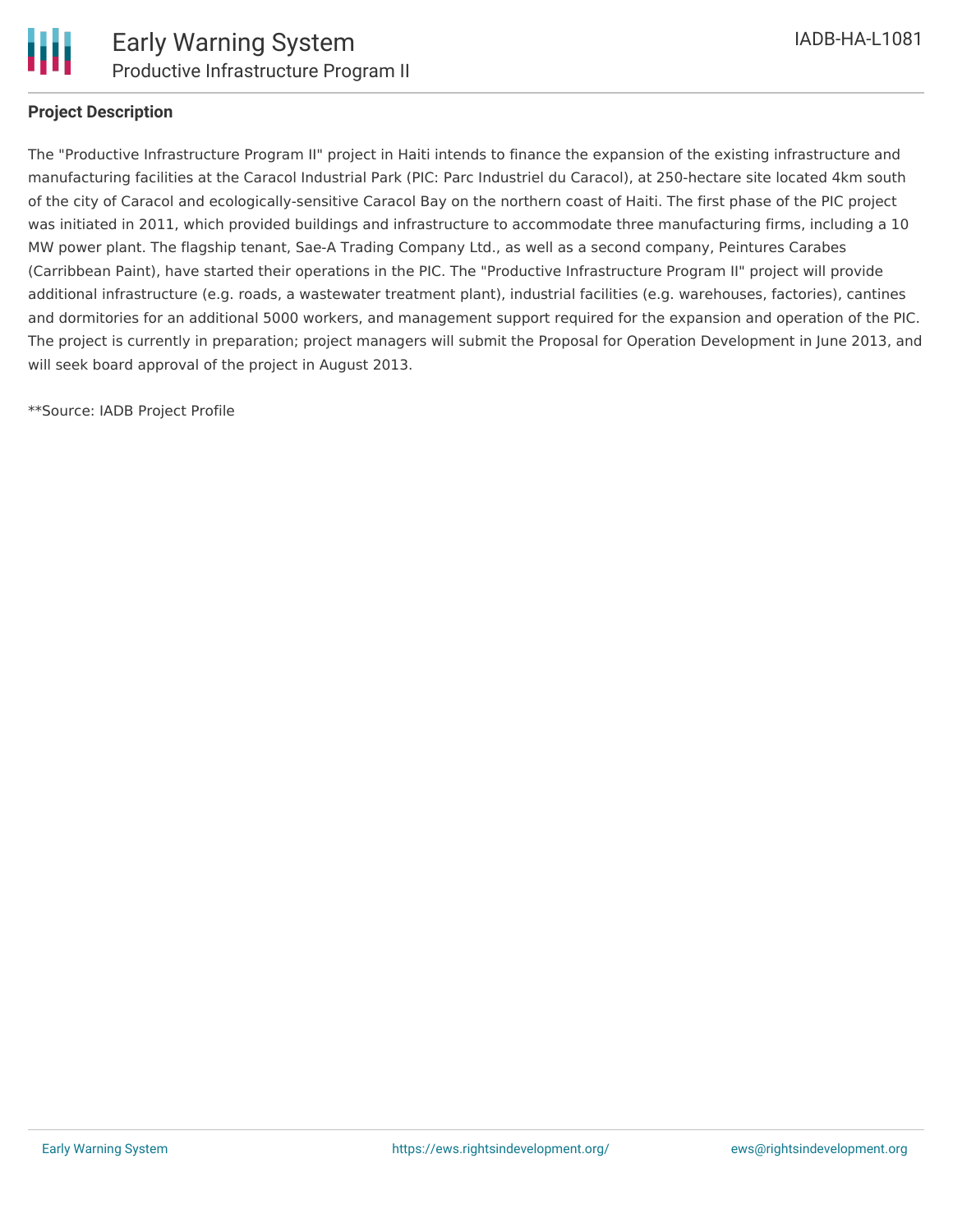

#### **Early Warning System Project Analysis**

#### CATEGORIZATION

This project is classified as Category A, which, according to the IADB, is \*likely to cause significant negative environmental impacts and associated social impacts, or to have profound implications for natural resources.\* With additional tenants and an increase in workers, the PIC is likely to exacerbate environmental and social impacts leading to increased pressures on already fragile ecosystems and natural resources, increasing the vulnerability of local communities to impoverishment. Two overarching concerns related to the PIC operation are: (1) potential for uncontrolled housing expansion; and (2) continuation of the construction without a simultaneous compliance with environmental and social safeguards and implementation of mitigation measures.

\*\*Source: IADB Project Profile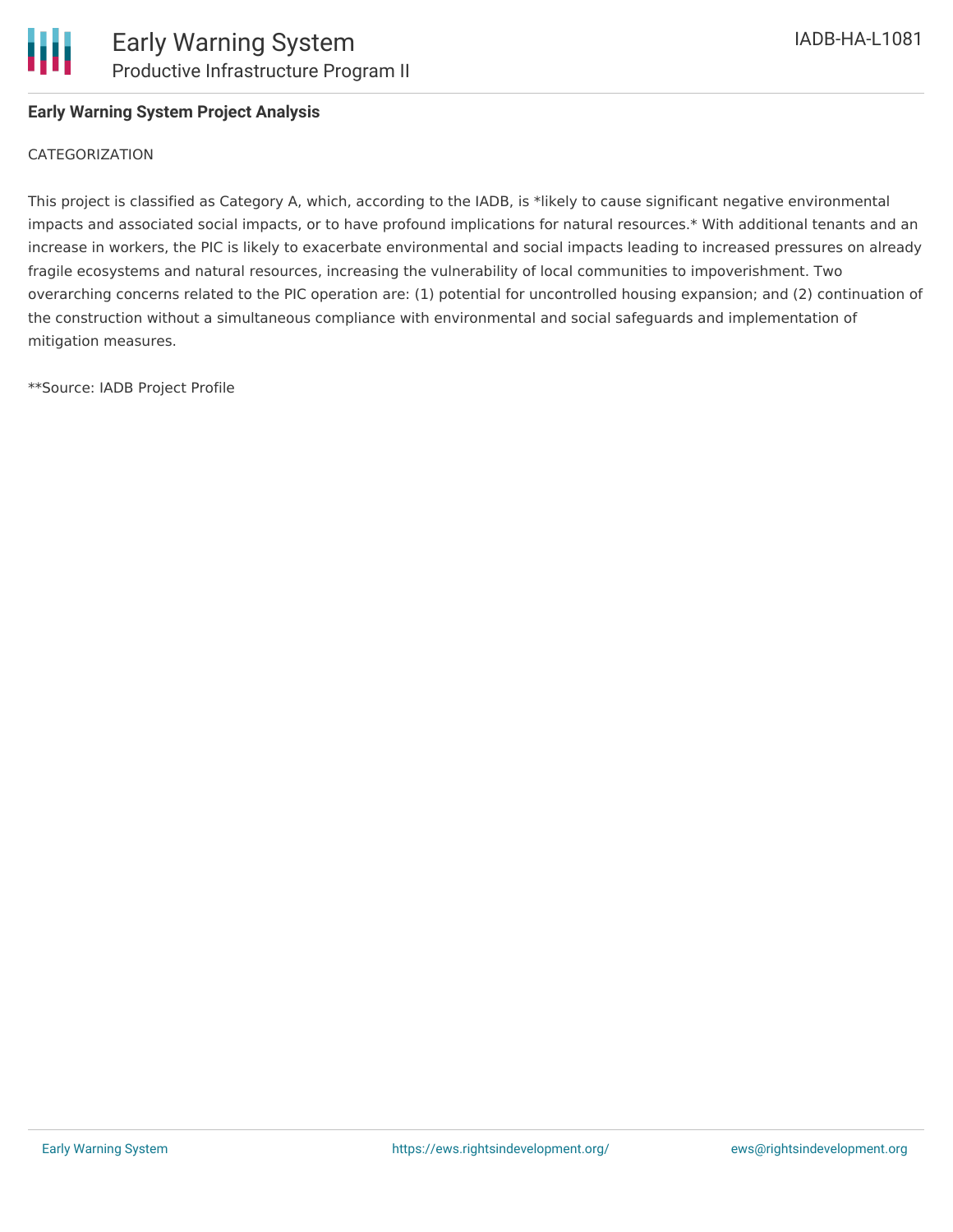

## **People Affected By This Project**

APPLICABLE SOCIAL AND ENVIRONMENTAL STANDARDS

OP 761. Gender Equality in Development Policy OP 703. Environment and Safeguards Compliance Policy OP 704. Natural Disaster Risk Management Policy OP 102. Access to Information Policy

IADB does not consider this phase of the project to invoke OP 710, Involuntary Resettlement Policy. Significant displacement did occur, however, during the initial construction of the PIC, but the IADB believes additional infrastructure included in \*Productive Infrastructure Program II\* will not cause further displacement. A Compensation and Livelihoods Restoration Plan was created during the first phases of the project, but there have been delays in its delivery of benefits to impacted peoples.

\*\*Source: IADB Project Profile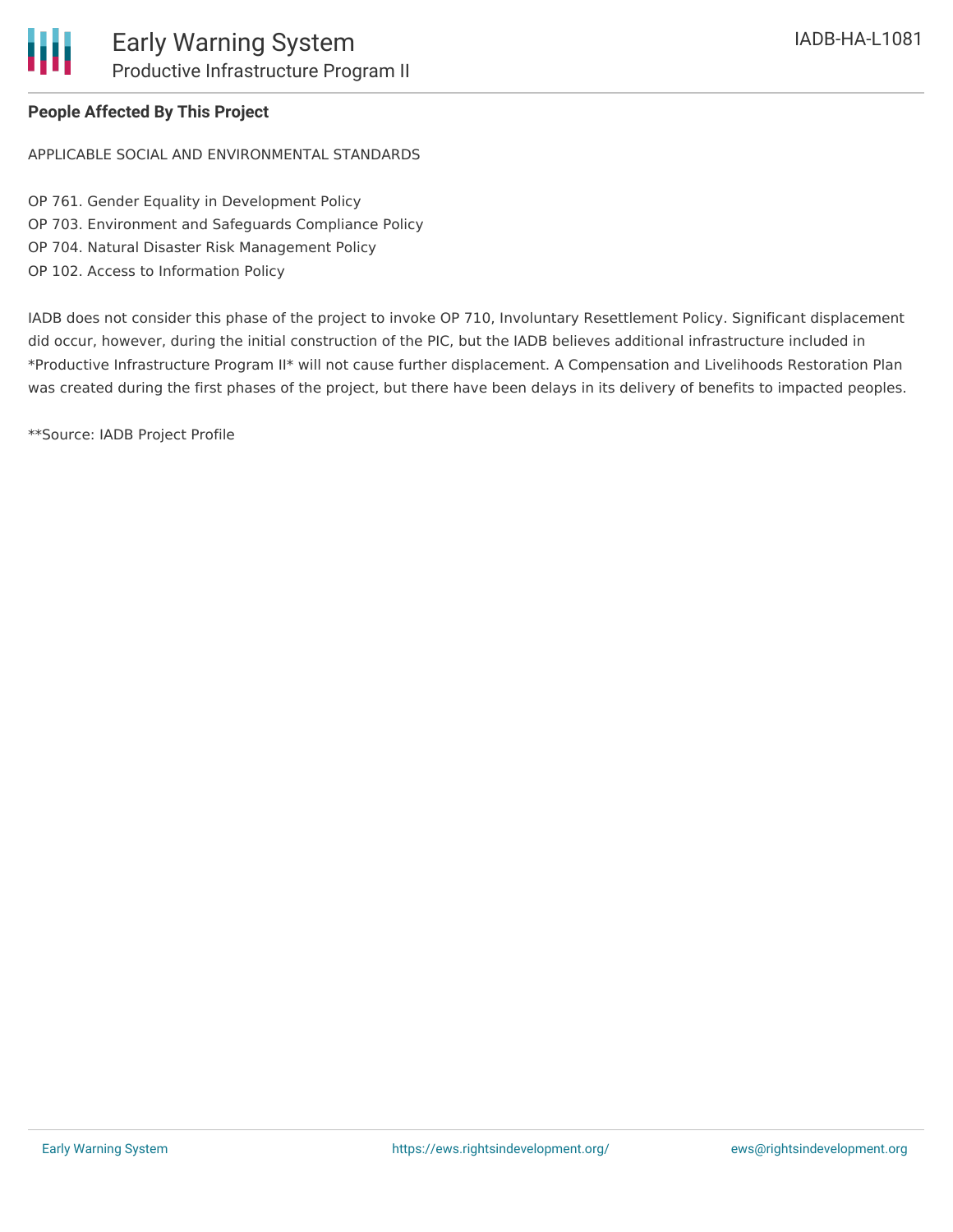#### **Investment Description**

• Inter-American Development Bank (IADB)

The Inter-American Development Bank will provide the Government of Haiti with a grant of US\$ 40.5 million, as one of four grants totaling US\$180 million over six years, in order to supply and support the operation of the PIC. The United States Government Department of State and United States Agency for International Development (USAID) are also providing grants in support of the project.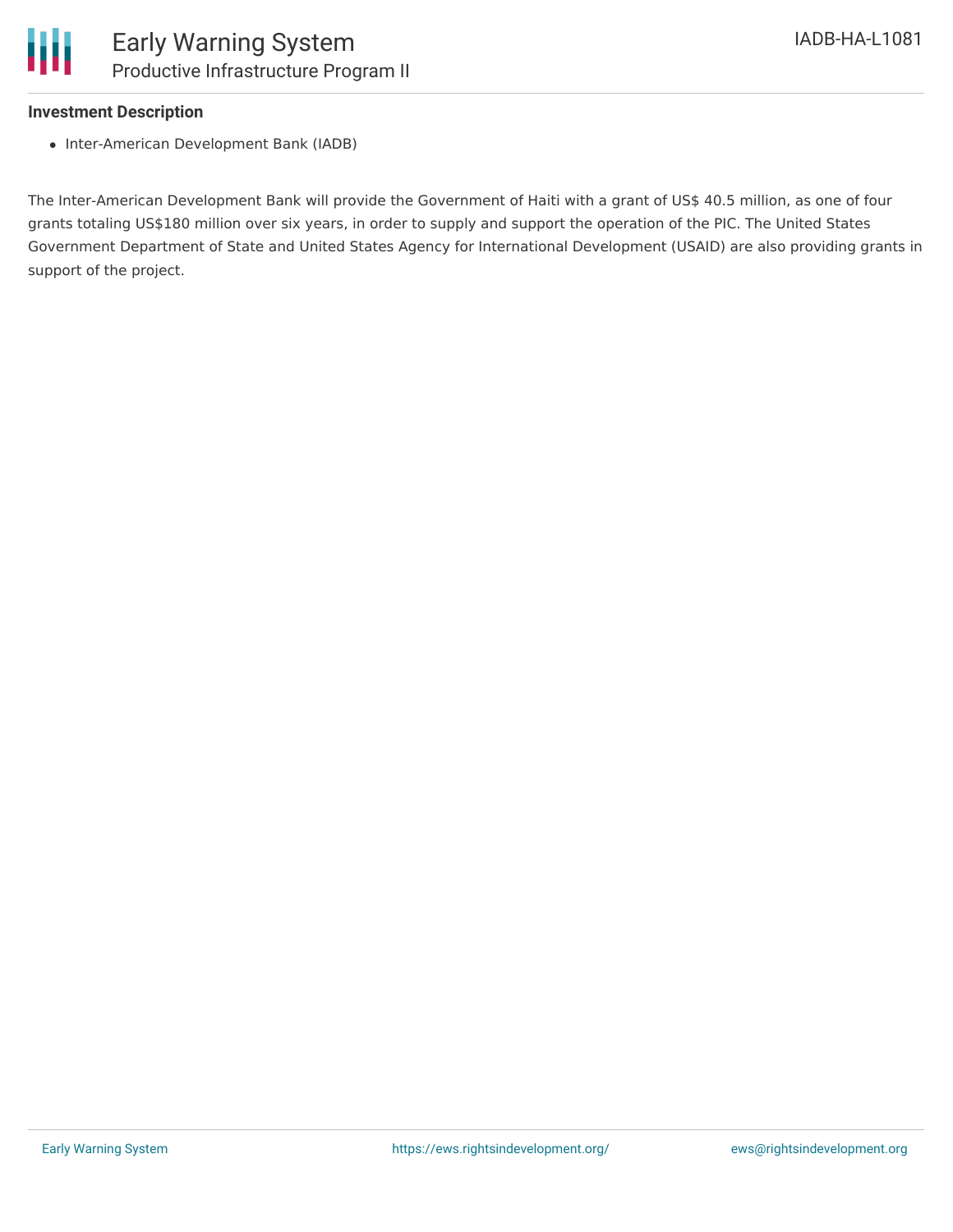

### **Contact Information**

IADB Team Leader: Santos, Arcindo B. ARCINDOS@iadb.org

Ministry of Economy and Finance, Technical Execution Unit: Route de Caracol No 14, Caracol, Hati Nord d'Oeust Zip Code: HT 2340 HAITI Tel. + 509 28 13 18 83 Info.Caracol@UTE.Gouv.ht

#### ACCOUNTABILITY MECHANISM OF IADB

The Independent Consultation and Investigation Mechanism (MICI) is the independent complaint mechanism and fact-finding body for people who have been or are likely to be adversely affected by an Inter-American Development Bank (IDB) or Inter-American Investment Corporation (IIC)-funded project. If you submit a complaint to MICI, they may assist you in addressing the problems you raised through a dispute-resolution process with those implementing the project and/or through an investigation to assess whether the IDB or IIC is following its own policies for preventing or mitigating harm to people or the environment. You can submit a complaint by sending an email to MICI@iadb.org. You can learn more about the MICI and how to file a complaint at http://www.iadb.org/en/mici/mici,1752.html (in English) or http://www.iadb.org/es/mici/mici,1752.html (Spanish).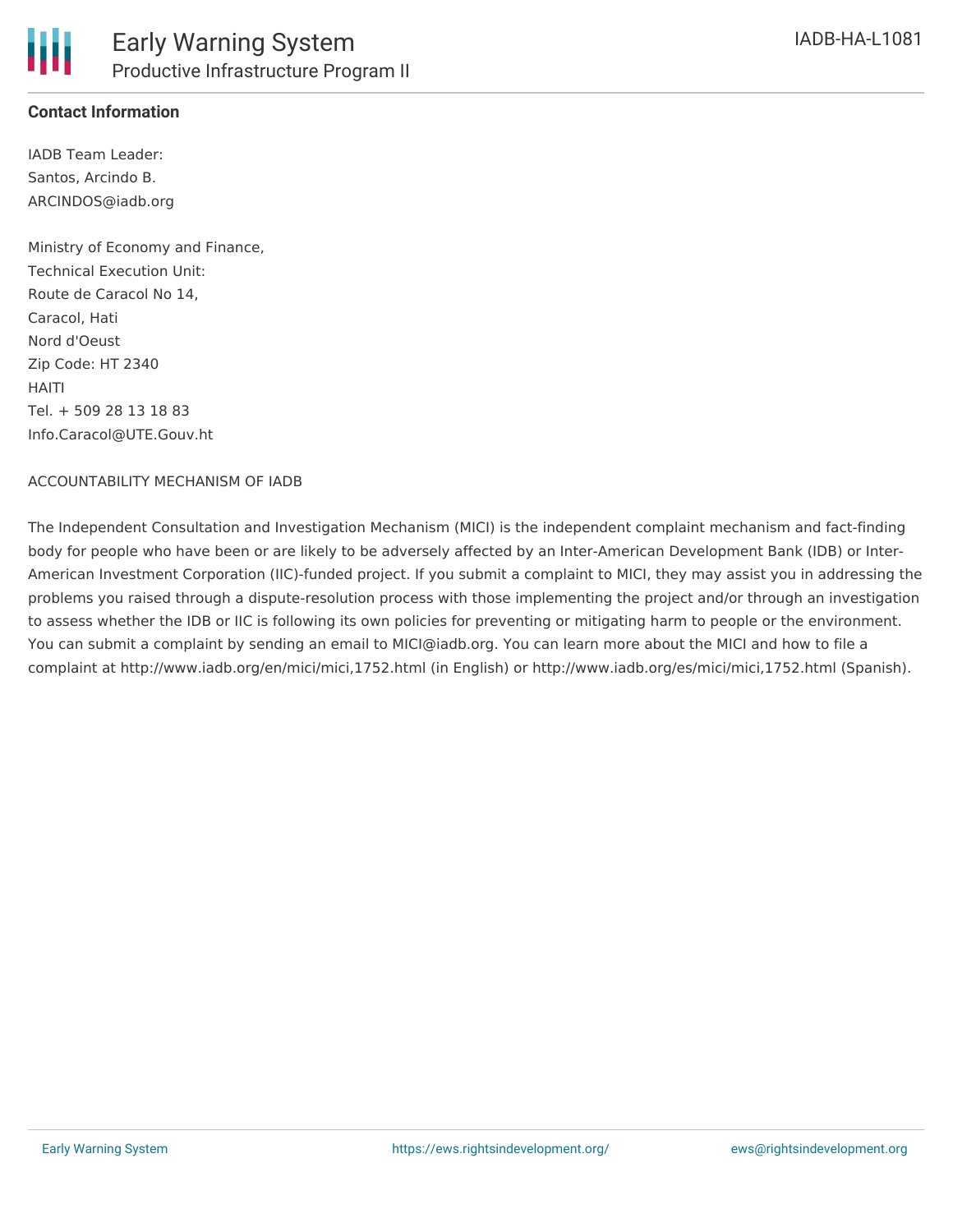## **Bank Documents**

- [Environmental](https://ewsdata.rightsindevelopment.org/files/documents/81/IADB-HA-L1081_McIKXMS.pdf) Assessment -Temporary Sewage Treatment System [\[Original](http://www.iadb.org/Document.cfm?id=38557908) Source]
- HAITI. Productive [Infraestructure](https://ewsdata.rightsindevelopment.org/files/documents/81/IADB-HA-L1081.pdf) Program II. (HA-L1081) [\[Original](http://www.iadb.org/Document.cfm?id=37754633) Source]
- PN3B [Baseline](https://ewsdata.rightsindevelopment.org/files/documents/81/IADB-HA-L1081_NpQN2TF.pdf) (EN) [\[Original](http://www.iadb.org/Document.cfm?id=40707195) Source]
- PN3B [Baseline](https://ewsdata.rightsindevelopment.org/files/documents/81/IADB-HA-L1081_R0lYdtX.pdf) (FR) [\[Original](http://www.iadb.org/Document.cfm?id=40707573) Source]
- Rapid [Ecological](https://ewsdata.rightsindevelopment.org/files/documents/81/IADB-HA-L1081_AVgftYX.pdf) Baseline Trou du Nord [\[Original](http://www.iadb.org/Document.cfm?id=38957723) Source]
- TC Abstract [HA-T1180](https://ewsdata.rightsindevelopment.org/files/documents/81/IADB-HA-L1081_OEWUTOW.pdf) [\[Original](http://www.iadb.org/Document.cfm?id=38601080) Source]
- Updated Etude Impact Cumulatif PIC FINAL [\[Original](http://www.iadb.org/Document.cfm?id=39970805) Source]